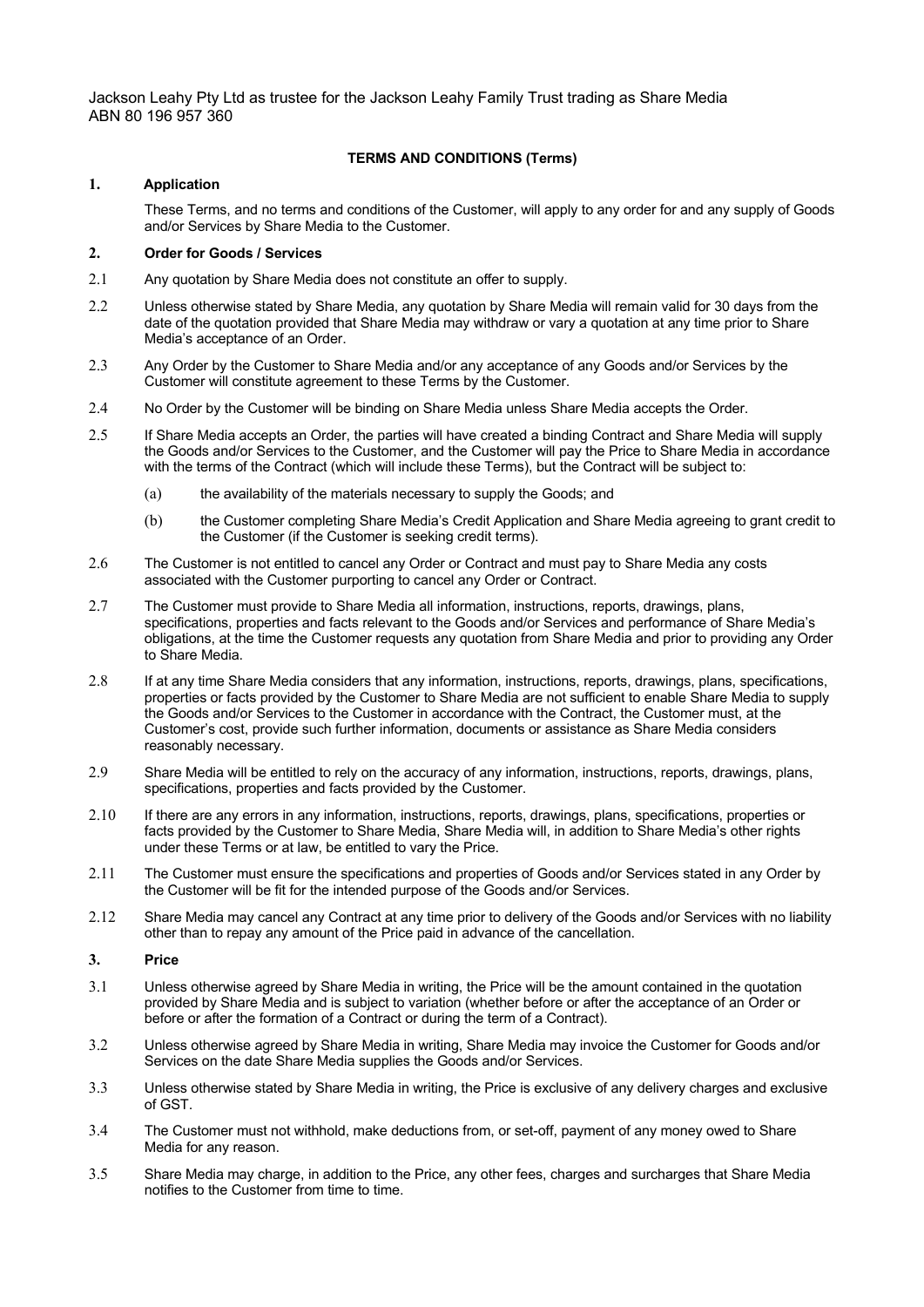- 3.6 If the Customer does not strictly comply with the terms of the Credit Application or these Terms, Share Media may take immediate action to recover any money owed by the Customer to Share Media.
- 3.7 The Customer must pay any credit card surcharge incurred by Share Media from time to time if the Customer makes any payment to Share Media using a credit card.
- 3.8 The Customer must pay Share Media, on a full indemnity basis as a liquidated debt, the full amount of any bank fees or other expenses associated with any dishonoured payments or cheques and any legal, debt recovery or other expenses incurred by Share Media associated with any action by Share Media to exercise any right or remedy under the Credit Application or these Terms.
- 3.9 Share Media may charge monthly compound interest on any overdue amounts owed by the Customer at a rate of 2% per annum above the rate set pursuant to the *Penalty Interest Rates Act 1983*, from time to time.

#### **4. Risk**

The risk in the Goods will pass to the Customer, and the Customer will be deemed to have accepted the Goods, immediately when Share Media notifies the Customer that the Goods have been supplied.

#### **5. Title**

- 5.1 The Customer will not receive title to Goods until the Customer makes full payment of the Price and any other amounts payable to Share Media.
- 5.2 Until title in the Goods passes to the Customer in accordance with these Terms, the Customer will:
	- (a) be only a bailee of the Goods;
	- (b) ensure the Goods are kept separate and identifiable from other goods;
	- (c) not grant any charge over, or interest in, the Goods to any third party;
	- (d) return any Goods to Share Media immediately on request;
	- (e) authorise Share Media or any agent of Share Media to enter any land and premises owned, occupied or controlled by the Customer where the Goods are located and take possession of the Goods; and
	- (f) hold the proceeds from any sale or disposal of the Goods on trust for Share Media,

and Share Media may repossess, retain, deal with and/or sell the Goods as Share Media determines in Share Media's absolute discretion.

5.3 Share Media may, for the purposes of exercising Share Media's rights under clause 6.2, enter any premises owned, occupied or controlled by the Customer and remove the Goods including but not limited to by detaching or unfixing the Goods from any goods or land to which the Goods are attached or fixed.

#### **6. Credit and Personal Property Securities**

- 6.1 The Customer must make full payment of the Price and any other amounts payable to Share Media before Share Media supplies Goods and/or Services to the Customer unless Share Media has granted credit terms to the Customer in which case the Customer must make full payment of the Price and any other amounts payable to Share Media within 14 days after receipt of a tax invoice from Share Media for the Gods and/or Services (or such alternative period agreed by Share Media in writing).
- 6.2 If Share Media grants credit terms to the Customer, then to secure the punctual payment of all amounts owed by the Customer to Share Media, the Customer grants to Share Media:
	- (a) a security interest (as defined under the PPSA) over all present and after-acquired property of the Customer in relation to which the Customer can be a grantor of a security interest under the PPSA, whether or not the Customer has title to the property, including but not limited to all PPSA retention of title property (as defined under section 51F of the Corporations Act); and
	- (b) a fixed charge over all present and after-acquired property of the Customer in relation to which the Customer cannot be a grantor of a security interest under the PPSA.
- 6.3 The Customer agrees and acknowledges Share Media may (without limiting Share Media's other rights under these Terms, at law or otherwise) lodge caveats over the Customer's property and take any other action to secure and enforce Share Media's security under clause 7.2.
- 6.4 The Customer must reimburse Share Media for the full amount of any bank or other fees associated with any dishonoured payments or cheques and any legal, debt recovery or other expenses incurred by Share Media associated with any action by Share Media to recover money from the Customer.
- 6.5 The Customer:
	- (a) agrees with Share Media that neither the Customer, nor Share Media, will disclose information of the kind specified in section 275(1) of the PPSA (except in the circumstances required by sections 275(7)(b) to (e) of the PPSA);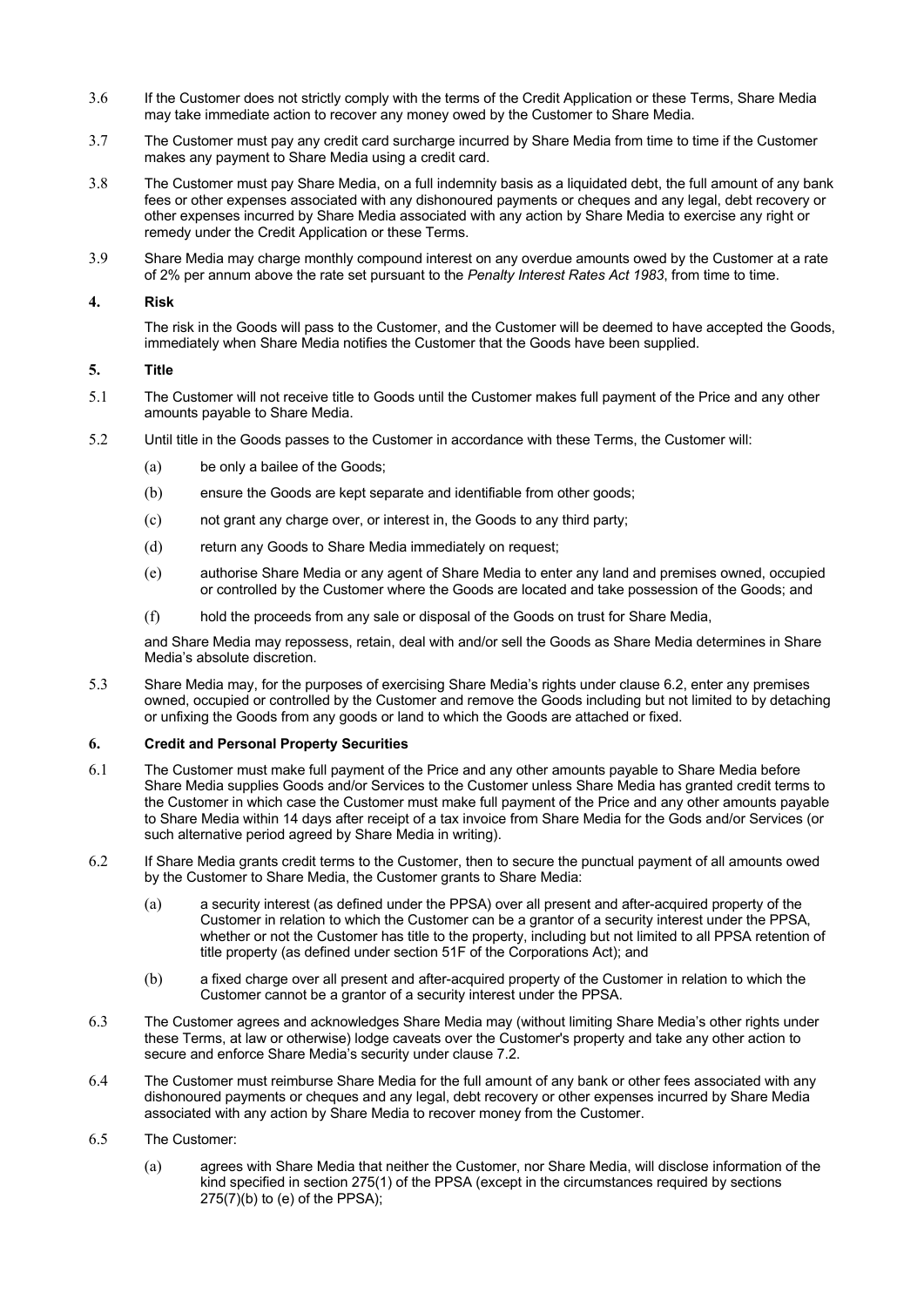- (b) agrees that, to the extent permitted under section 115(1) of the PPSA, the following provisions of the PPSA do not apply: sections 95, 118, 121(4), 125, 130, 132(3)(d), 135, 138B(4), 142 and 143;
- (c) agrees that, to the extent permitted under section 115(7) of the PPSA, the following provisions of the PPSA do not apply: sections 127, 129(2), 129(3), 132, 134(2), 135, 136(5) and 137;
- (d) acknowledges that Share Media may, at the Customer's cost, register one or more financing statements in relation to any security;
- (e) waives, if permitted under the PPSA, the Customer's right under section 157 of the PPSA to receive notice of any verification statement relating to the registration of any financing statement or any related financing change statement; and
- (f) will not, without prior written notice to Share Media, change the Customer's name or initiate any change to any documentation registered under the PPSA.

#### **7. Force Majeure**

Share Media will not be liable to the Customer for any failure to perform, or delay in performing, Share Media's obligations under these Terms if the failure or delay is due to any cause beyond Share Media's reasonable control and if any such failure or delay continues for a period of 14 days Share Media may terminate any affected Contract.

## **8. Confidential Information and Intellectual Property**

- 8.1 The Customer will not use, or disclose, any Confidential Information disclosed to the Customer.
- 8.2 All Intellectual Property Rights in all designs, drawings, technical information and documents created by Share Media in relation to the Goods and/or Services will remain with Share Media and will not be assigned to the Customer and no supply of Goods and/or Services to the Customer will grant to the Customer any Intellectual Property Rights in respect of the Goods and/or Services or such designs, drawings, technical information or documents.
- 8.3 If Share Media supplies any designs, drawings, technical information or documents to the Customer as part of the Goods and/or Services, Share Media grants the Customer a non-exclusive, non-transferrable, right to use the designs, drawings, technical information and documents strictly and only for the purposes of the Customer's use of the Goods and/or Services.
- 8.4 The Customer warrants that Share Media's use of any designs, instructions or documents provided by the Customer to Share Media will not infringe the Intellectual Property Rights of any other party.

## **9. Exclusion of Warranties**

- 9.1 Share Media does not warrant the Goods and/or Services are fit for any purpose whether or not made known to Share Media or any member of Share Media's Personnel.
- 9.2 Share Media excludes all express and implied conditions and warranties in relation to the Goods and/or Services except those conditions or warranties that cannot be excluded by law and Share Media's liability under any such conditions or warranties is limited to, at Share Media's option, arranging to replace or repair the Goods and/or the outcome of the Services or resupplying the Goods and/or Services.
- 9.3 Nothing in these Terms are intended to have the effect of contracting out of any applicable provisions of the Competition and Consumer Act 2010 (Cth) or any Fair Trading Act except to the extent permitted by such Acts.

## **10. Liability**

- 10.1 Share Media's liability for any Liability or Claim in relation to these Terms, any Contract, and any supply of Goods and/or Services (whether under statute, contract, tort, negligence or otherwise) will be limited to the amount of the Price paid by the Customer to Share Media.
- 10.2 Share Media will not be liable to the Customer for any Liability or Claim of any kind arising directly or indirectly (whether under statute, contract, tort, negligence or otherwise) in relation to any indirect or consequential loss (including but not limited to any loss of actual or anticipated profits, revenue, savings, production, business, opportunity, access to markets, goodwill, reputation, publicity, or use) or any remote, abnormal or unforeseeable loss or any similar loss whether or not in the reasonable contemplation of the parties.

# **11. Release and Indemnity**

The Customer indemnifies Share Media and each member of Share Media's Personnel from and against any Liability or Claim arising directly or indirectly in relation to:

- (a) the accuracy of all information provided by the Customer to Share Media in relation to the Services, the Delivery Address or any other matters;
- (b) the Customer's breach of these Terms or any Contract;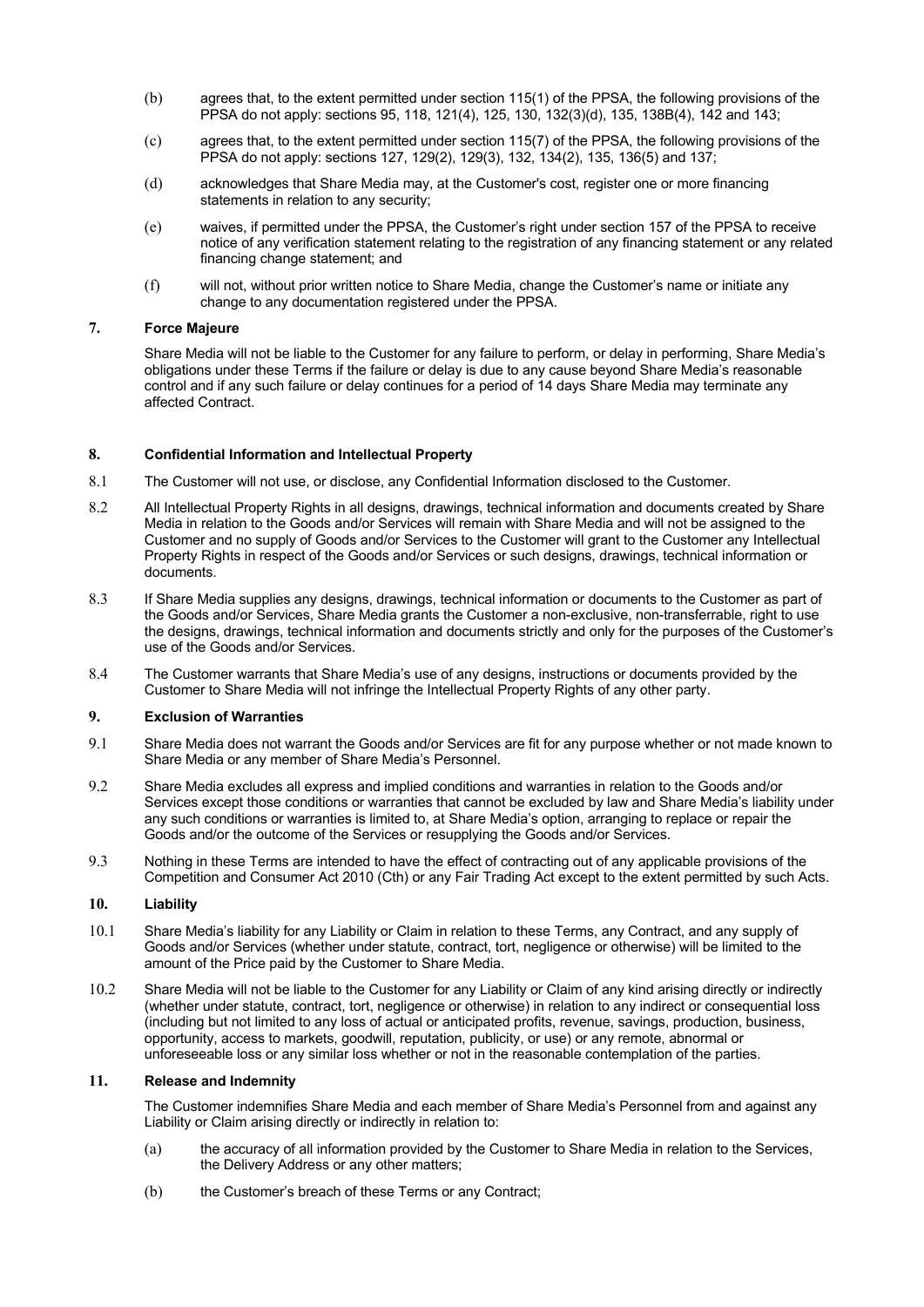- (c) the negligence or wilful misconduct of the Customer or any member of the Customer's Personnel;
- (d) Share Media or any member of Share Media's Personnel delivering the Goods in accordance with the Customer's instructions;
- (e) damage to the property of the Customer or any third party during any delivery of Goods;
- (f) any spillage, breakage or contamination of Goods during any transport or delivery;
- $(g)$  the Goods and/or Services not being fit for any particular purpose;
- (h) any tests in relation to Goods and/or Services;
- (i) the Customer or any member of the Customer's Personnel directly or indirectly causing any delay in the supply of any Goods and/or Services;
- (j) Share Media having to resupply the Goods and/or Services, or undertake any rework, as a result of the actions or omissions of the Customer or any third party;
- (k) the Customer or any member of the Customer's Personnel refusing to accept any delivery;
- (l) the Customer or any member of the Customer's Personnel purporting to cancel any Order or Contract; and
- (m) any proceedings, claims and demands in relation to any secured property.

### **12. Termination**

- 12.1 Share Media may immediately terminate, or suspend the performance of, any Contract and the Customer must immediately pay any money owed to Share Media if:
	- (a) the Customer breaches a term of these Terms or any Contract and does not remedy the breach within 7 days of receiving a notice from Share Media requiring the Customer to do so;
	- (b) the Customer breaches a term of these Terms or any Contract which is not capable of remedy;
	- (c) there is any change in the Control of the Customer; or
	- (d) an Insolvency Event arises in relation to the Customer.

#### **13. Definitions**

In these Terms:

"Claim" means any actual, contingent, present or future claim, demand, action, suit or proceeding for any Liability, restitution, equitable compensation, account, injunctive relief, specific performance or any other remedy of whatever nature and however arising, whether direct or indirect, and whether in contract, tort (including but not limited to negligence) or otherwise;

"Confidential Information" means information, whether in visual, oral, documentary, electronic, machinereadable, tangible, intangible or any other form, relating to Share Media or any related entity of Share Media including but not limited to any information relating to any business, products, markets, operations, processes, techniques, technology, forecasts, strategies or any other matter;

"Contract" means a contract formed as a result of the acceptance of an Order by Share Media;

"Control" has the meaning set out in the Corporations Act;

"Corporations Act" means the Corporations Act 2001 (Cth);

"Customer" means the customer set out in any quotation, offer or other document provided by Share Media (or, in the absence of such information, the customer who placed the Order);

"Goods" means the goods in a Contract;

"Insolvency Event" means any of the following, or any analogous, events:

- (a) the Customer disposes of the whole or any part of the Customer's assets, operations or business other than in the ordinary course of business;
- (b) the Customer ceases, or threatens to cease, carrying on business;
- (c) the Customer is unable to pay the Customer's debts as the debts fall due;
- (d) any step is taken by a mortgagee to take possession or dispose of the whole or any part of the Customer's assets, operations or business;
- (e) any step is taken for the Customer to enter into any arrangement or compromise with, or assignment for the benefit of, the Customer's creditors or any class of the Customer's creditors; or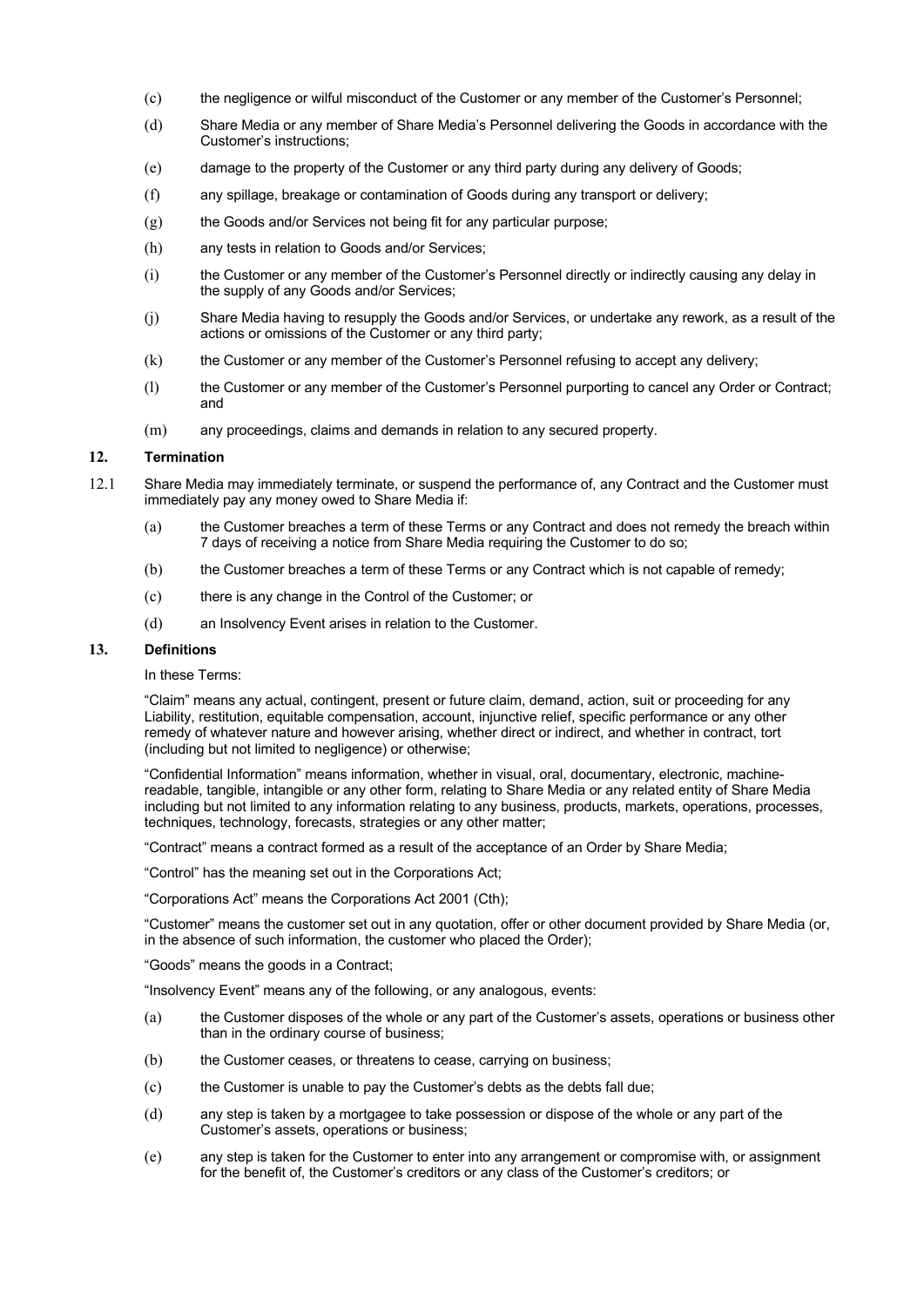(f) any step is taken to appoint an administrator, receiver, receiver and manager, trustee, provisional liquidator or liquidator of the whole or any part of the Customer's assets, operations or business;

"Intellectual Property Rights" means any present or future rights conferred by statute, common law or equity in any part of the world in relation to any confidential information, copyright, trade marks, service marks, designs, patents, circuit layouts, plant varieties, business names, domain names, inventions, trade secrets or other results of intellectual activity in any industrial, commercial, scientific, literary or artistic fields;

"Liability" means any loss, liability, cost, payment, damages, debt or expense (including but not limited to reasonable legal fees);

"Order" means any written or verbal order by the Customer to Share Media for Goods and/or Services;

"Personnel" means any employee, servant, contractor, subcontractor, agent, partner, director or officer of a party;

"PPSA" means Personal Property Securities Act 2009 (Cth);

"Price" means the price of the Goods and/or Services as nominated by Share Media from time to time;

"Services" means the services in a Contract and any services associated with the Goods; and

"Terms" means these Terms and Conditions.

## **14. Miscellaneous**

- 14.1 The parties agree:
	- (a) no Contract will create any partnership, joint venture, agency or relationship of employment between the parties;
	- (b) these Terms or any Contract may only be amended with Share Media's express written agreement;
	- (c) any waiver by Share Media must be express and in writing;
	- (d) Share Media's rights under these Terms or any Contract do not exclude any other rights of Share Media;
	- (e) no Contract will be a sale by sample;
	- (f) in the event of any dispute, Share Media's records will be conclusive evidence;
	- (g) the actions of any person claiming to have the Customer's authority will bind the Customer to the extent permitted by law;
	- (h) if any provision of these Terms or any Contract is unenforceable, the provision will be severed and the remaining provisions will continue to apply;
	- (i) the Customer must immediately provide written notice to Share Media if there is any change in the Control of the Customer;
	- (j) Share Media may assign any rights or benefits under any Contract or these Terms or any Contract to any third party;
	- (k) the Customer may only assign any rights or benefits under any Contract or these Terms or any Contract with Share Media's prior written consent; and
	- (l) these Terms and any Contract will be governed by the laws of, and the parties submit to the jurisdiction of the courts of, the state in which the Goods and/or Services are delivered.
- 14.2 In these Terms:
	- (a) the headings will not affect interpretation:
	- (b) the singular includes the plural and vice versa;
	- (c) any other grammatical form of a word or expression defined in these Terms has a corresponding meaning;
	- (d) a reference to a document includes the document as novated, altered, supplemented or replaced;
	- (e) a reference to a party includes the party's executors, administrators, heirs, successors in title, permitted assigns and substitutes;
	- (f) a reference to a person includes a natural person, body corporate, partnership, trust, association or any other entity;
	- (g) a reference to a statute, ordinance, code or law includes regulations, rules and other instruments under the statute, ordinance, code or law and any consolidations, amendments, re-enactments or replacements;